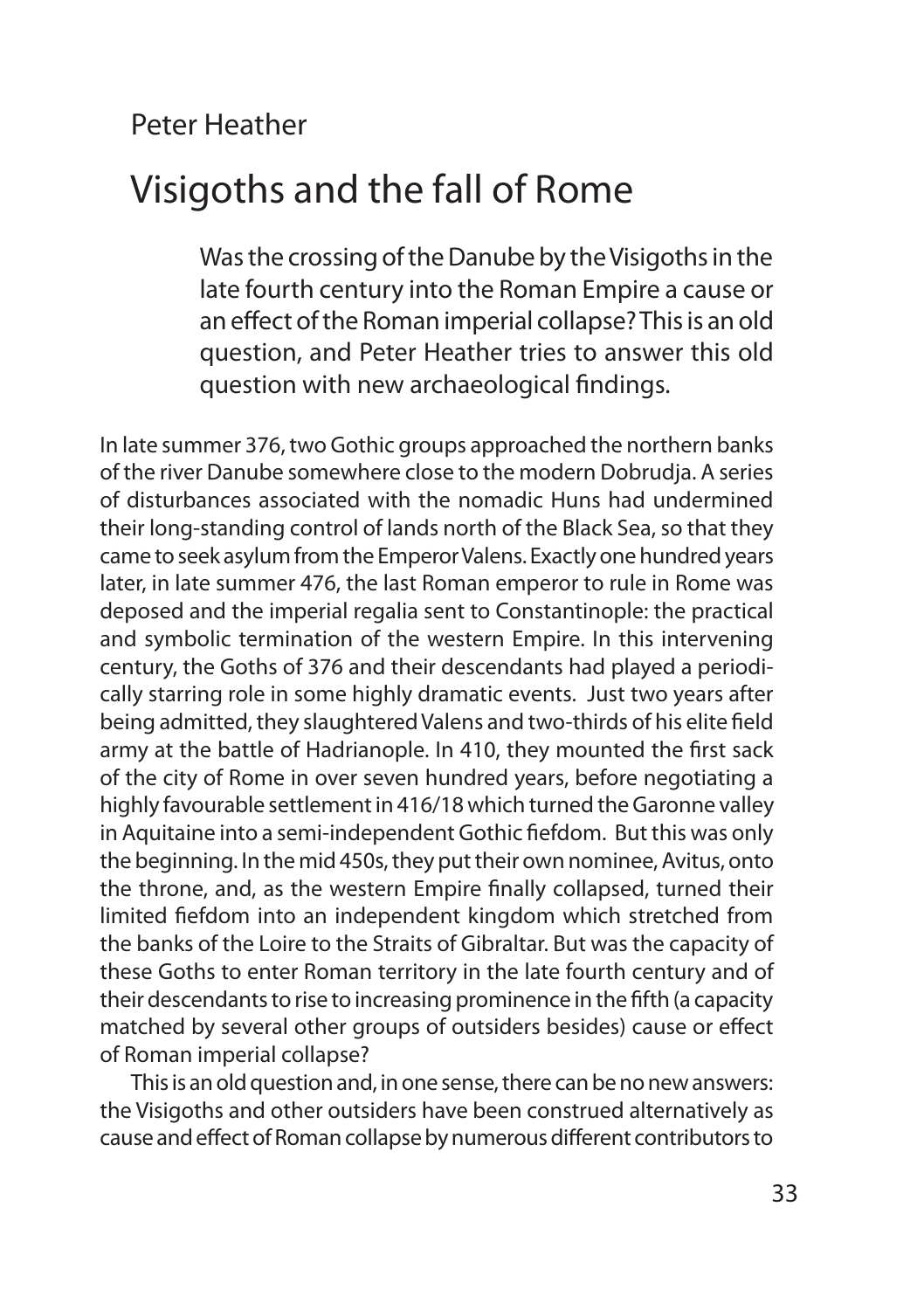its historiography. But if it is impossible to propose new answers, the last generation of scholarship has been able to increase the sophistication of the arguments being deployed, both by bringing new datasets into consideration, and by freeing itself from some older presumptions.

Arguably the most important intellectual advance has nothing at all to do with the outsiders, the product rather of the emergence of the field survey as a major plank of archaeological investigation. Based on the twin capacity to date Roman pottery brought to the surface by modern deep-ploughing, and to recognise what density of surface ceramics can serve as a reliable guide to the existence of an underlying settlement, this technique was born in late 1960s and started to bring in revolutionary results for the Roman Empire about a decade later. Contrary to the picture painted in all the standard scholarly texts up to the early 1960s, the fourth century has emerged from the surveys as a period of maximum occupation and industry in the Roman rural economy: across the vast majority of its provinces. Parts of northern Britain and what is now Belgium had not recovered from the disruptions of the third century, while Italy itself had declined in relative terms from its boom years either side of the birth of Christ, when it was exporting to undeveloped economies in much of the newly conquered Empire. Otherwise, the mainstay agricultural economy of the Roman Empire was booming as never before in the late imperial period. This finding totally contradicts the backdrop of drastic economic decline which permeates much of the older writing about Roman collapse, and, in doing so, has reopened the whole question of the role played by outsiders in the process. It is now impossible to imagine that the late Empire had become so economically disrupted by the later fourth century that it was simply unable to maintain its traditional frontiers for this reason alone.<sup>1</sup>

At the same time, the nature of the intruding groups of outsiders has come under close scrutiny. Here, the most significant advance has been the realisation that, contrary to the assumptions of what might be

1 Surveys of evidence: e.g. T. Lewit, Agricultural Production in the Roman Economy A.D. 200-400 (Oxford 1991); P. Van Ossel and P. Ouzoulias, 'Rural Settlement Economy in Northern Gaul in the late Empire', Journal of Roman Archaeology 13 (2000) 133-160. The findings make astonishingly different reading from the assumptions running through such standard older surveys as the relevant chapters in H.M. Gwatkin and J.P. Whitney eds., The Cambridge Medieval History, vol. 1 (Cambridge, 1st ed., 1911) or S.A Cook. et al. eds., The Cambridge Ancient History, 1st ed., vol. XII (Cambridge 1939).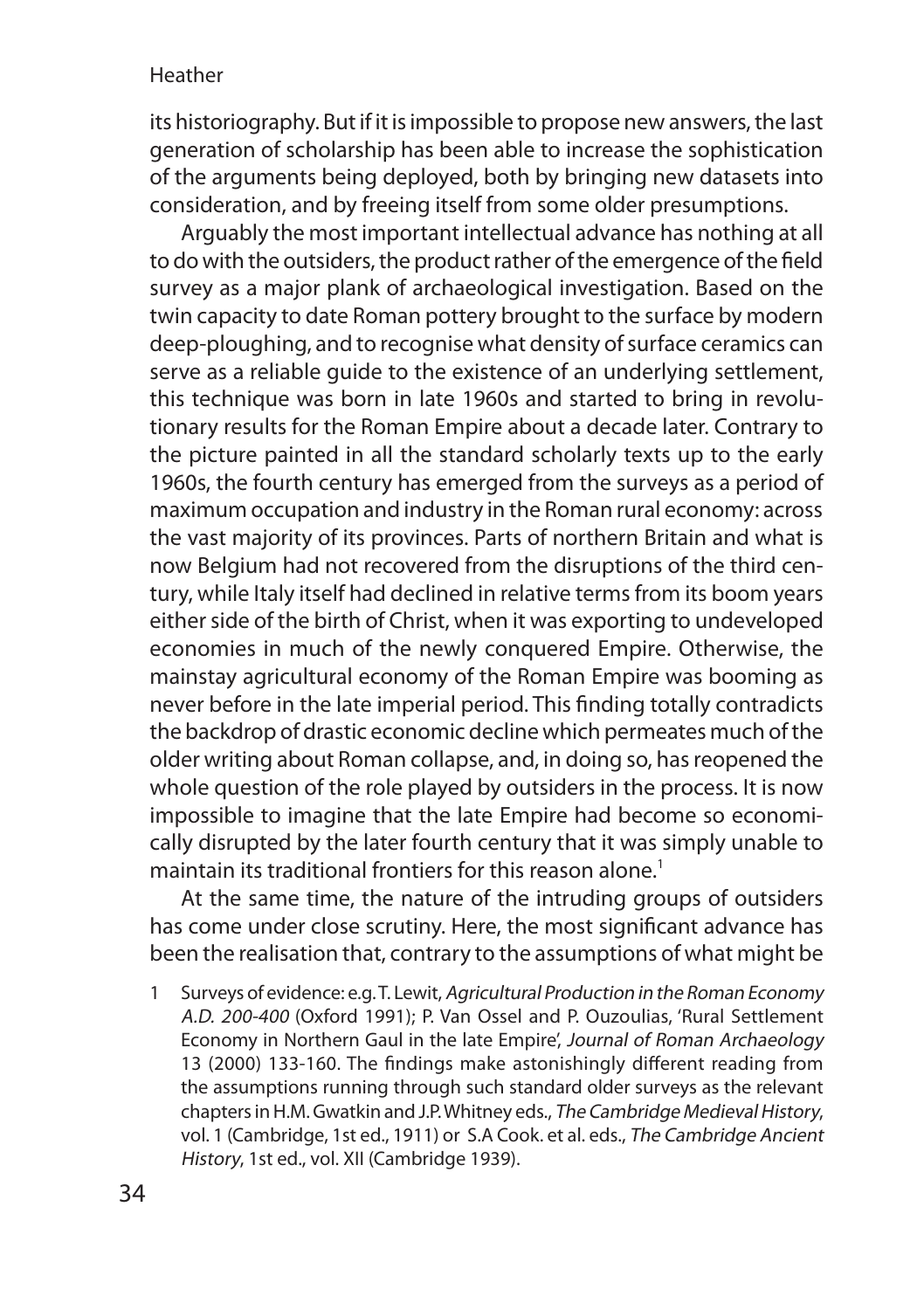termed the 'high' nationalist period of European cultural history (midnineteenth to mid-twentieth centuries), the Gothic (and other) groups of outsiders moving onto Roman soil in the fourth and fifth centuries were not culturally and political distinct, largely endogamous communities of descent. The point is easily illustrated using the Goths of 376. Traditional scholarship labelled these the Visigoths and traced a continuous history for them from an independent kingdom beyond the Roman frontier in the fourth century to their foundation of a successor state to the western Empire in Gaul and Spain in the later fifth. This is highly misleading. Detailed contemporary sources document that two previously separate Gothic groups came to the Danube in 376, called Tervingi and Greuthungi (not Visigoths). These two groups forged a new, unified entity on Roman soil by the time that Alaric rose to prominence among them in the 390s. Alaric then added two large extra components to this force between 408 and 410: a large body of 'barbarian' (i.e. non-Roman) soldiery which had been part of the western imperial army up to the death of Stilicho in 408, and a large number of slaves who deserted to the Goths when they were camped outside Rome. The barbarian soldiers were probably for the most part the more fortunate of the followers of another barbarian king, Radagaisus, who had led an attack on Italy in 405/6. On his defeat, Stilicho had taken a large body of Radagaisus' warrior elite into Roman service. The slaves were presumably of more mixed origins, but, again, many of them were probably the less well treated among the former followers of Radagaisus, since, on his defeat so many of his less fortunate followers were sold into slavery that the bottom dropped out of the market. Although there were some further comings and goings subsequent to Alaric's death, none appears to be on the same scale as those of his lifetime, and the grouping then enjoyed a more continuous history down to the appearance of its successor kingdom in the 460s and  $470s<sup>2</sup>$ 

2 Detail P.J. Heather, Goths and Romans 332-489 (Oxford 1991) pt. 2 arguing for a much more radical restructuring than is envisaged even in e.g. H. Wolfram, History of the Goths, trans. T. J. Dunlap (Berkeley 1988), or older literature such as E.A. Thompson, The Visigoths in the time of Ulfila (Oxford 1966). M. Kulikowski, 'Nation versus Army: A necessary Contrast', in A. Gillett ed., On Barbarian Identity: Critical Approaches to Ethnicty in the Early Middle Ages (Turnhout 2002), 69-85 and G. Halsall, Barbarian Migrations and the Roman West 376-568 (Cambridge 2007) cc.7-8 have argued that Alaric did not lead the surviving Tervingi and Greuthungi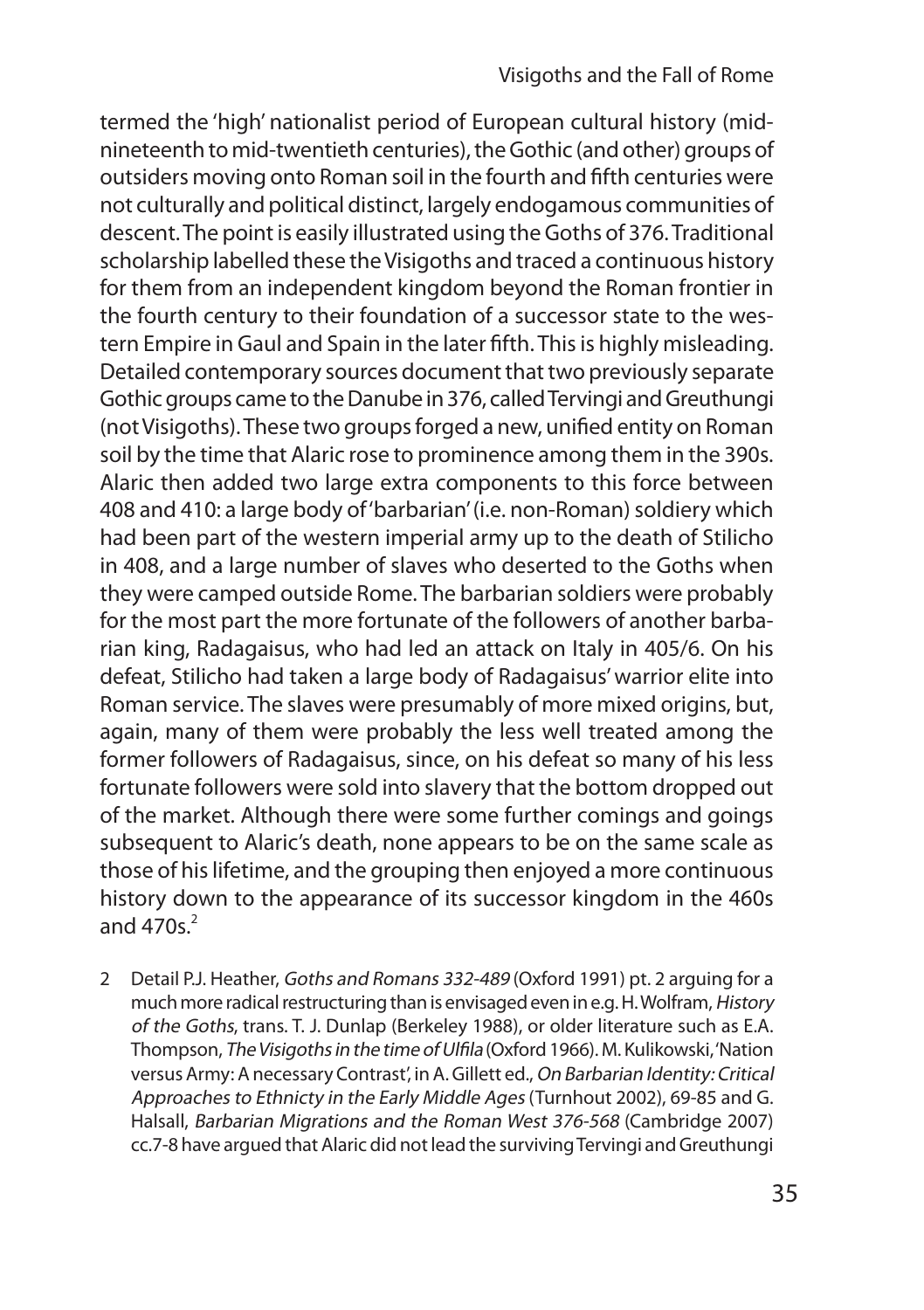If we are going to reserve the label 'Visigoth' for the group which created the successor kingdom, therefore, it is demonstrably incorrect to use it before to the reign of Alaric, when it first came into being. The Visigoths had no existence prior to 376, but were a new entity put together on the march on Roman soil with significant manpower contributions from at least three major previously independent groups: the Tervingi and Greuthungi of 376, and the followers of Radagaisus. The same is demonstrably true of the vast majority of the other militarised groups of outsiders around whom the different western successor states came into being. The Vandals who carved out a kingdom in North Africa were a new alliance created between 406 and 420 from the previously separate Siling and Hasding Vandals, united with large numbers of originally Iranianspeaking Alan nomads. Theoderic's Ostrogoths were a mixture of two previously separate Gothic groups – one from Pannonia, the other from Thrace – put together in the 480s, which also recruited large number of Rugi in 487. So too the Franks: Gregory of Tours' account demonstrates that the origin of Merovingian pre-eminence lay in Clovis' unification of maybe six or more previously independent warbands to create a new military power large enough on which to found a kingdom. The only successor kingdom not demonstrably built around a new group formed on Roman soil is that of the Burgundians in the Rhone valley in south-eastern Gaul, but there were substantial discontinuities in their fifth-century history, and their exceptionalism may be illusory.<sup>3</sup>

The barbarian groups who founded the western successor states have to be viewed as new amalgams of population who were themselves as much changed by the process of moving onto to Roman soil as was the Roman Empire itself. Indeed, these transformations on Roman soil can now also be shown to be sitting on the back of a story of much longerterm revolution. That something went on amongst the barbarians on the other side of Rome's European frontiers during the first three centuries AD has always been clear. The mid-third century saw both the sudden

of 376 in revolt against the terms of the treaty of 382, but this is unconvincing: P.J. Heather, Empires & Barbarians: Migration, Development, and the Creation of Europe (London 2009), 191-195. A good introduction to the effects of nationalist readings in this field is P. Geary, The Myth of Nations: The Medieval Origins of Europe (Princeton 2002).

3 The same is true of the Lombards who created a second-generation successor state. On the Ostrogoths, see Heather, Goths and Romans, pt. 3 with more general commentary on the other groups in Heather, Empires and Barbarians 342-347.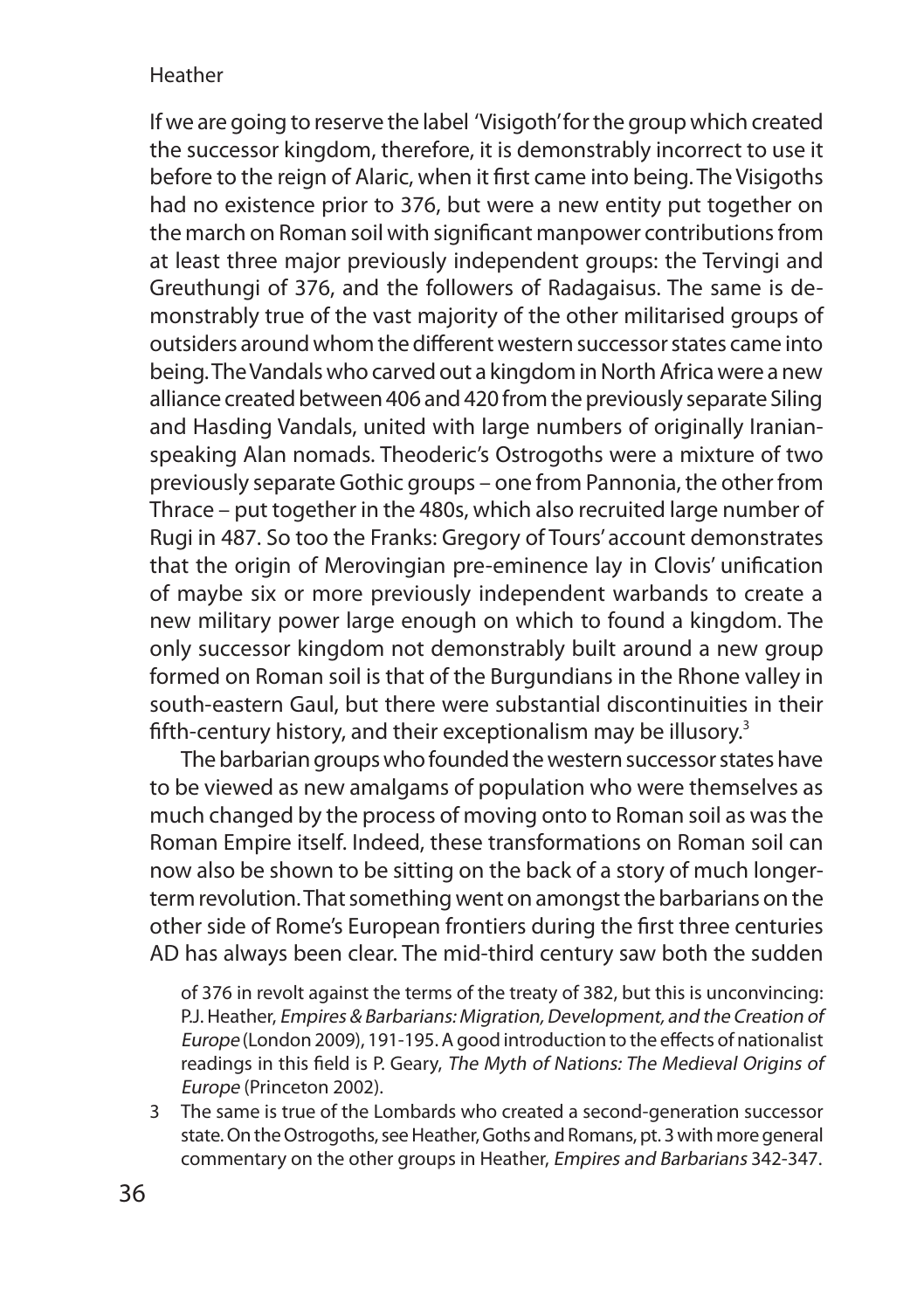replacement of many of the old group names known from the first century by larger collective terms such as Alamanni and Franci, and the appearance of old names such as Goths in quite new places. Archaeological investigation since World War II has shown that these political changes visible in the historical sources had profound roots. The Roman period saw an economic revolution unfold in the largely Germanic world beyond the imperial frontier, with agricultural productivity and population densities increasing substantially. This was accompanied by a considerable increase in some basic craft manufacturing (industrialisation would be a wildly anachronistic term), and in the amount of exchange taking place both within the Germanic world as a whole, and particularly between it and the Roman Empire. By the fourth century AD, therefore, many more people were living in non-Roman western and central Europe than had been the case in the first, and a greater number of more complex flows of wealth exchange were in operation. This transformed economic base generated a corresponding revolution in social structures. Weapons' deposits and historical sources combine to show that permanent specialist military retinues were a new and marked feature of the later Roman Germanic world, and there is considerable evidence for more general differentiation in social status. Between them, these other changes transformed the nature of political power. By the fourth century, rulership was based firmly on the control of military force, and because that military force was more specialised, political power was more stable than in the first century, a fact visible both in a greater degree of heritability among ruling families, and in the capacity of alliance structures to survive even major defeats. In the first century, Arminius' coalition quickly collapsed even in the aftermath of victory, whereas the massive defeat of Chnodomarius' Alamanni at Strasbourg in 357 did not destroy the Alamannic alliance, and within twenty years a new pre-eminent Alamannic king, Macrianus, had emerged with sufficient power to force Valentinian I to grant him favourable peace terms.<sup>4</sup>

This vision of new groups coming into existence on Roman soil, on the back of a much longer-term transformations, is accepted by the vast

4 For introductions to and commentary on the transformations, with full references, see e.g. L. Hedeager, 'Empire, Frontier and the Barbarian Hinterland. Rome and Northern Europe from AD 1-400', in M. Rowlands et al. eds., Centre and periphery in the ancient world (Cambridge 1987) 125-140; W. Pohl, Die Germanen (München 2000); Heather, Empires and Barbarians cc. 2-3.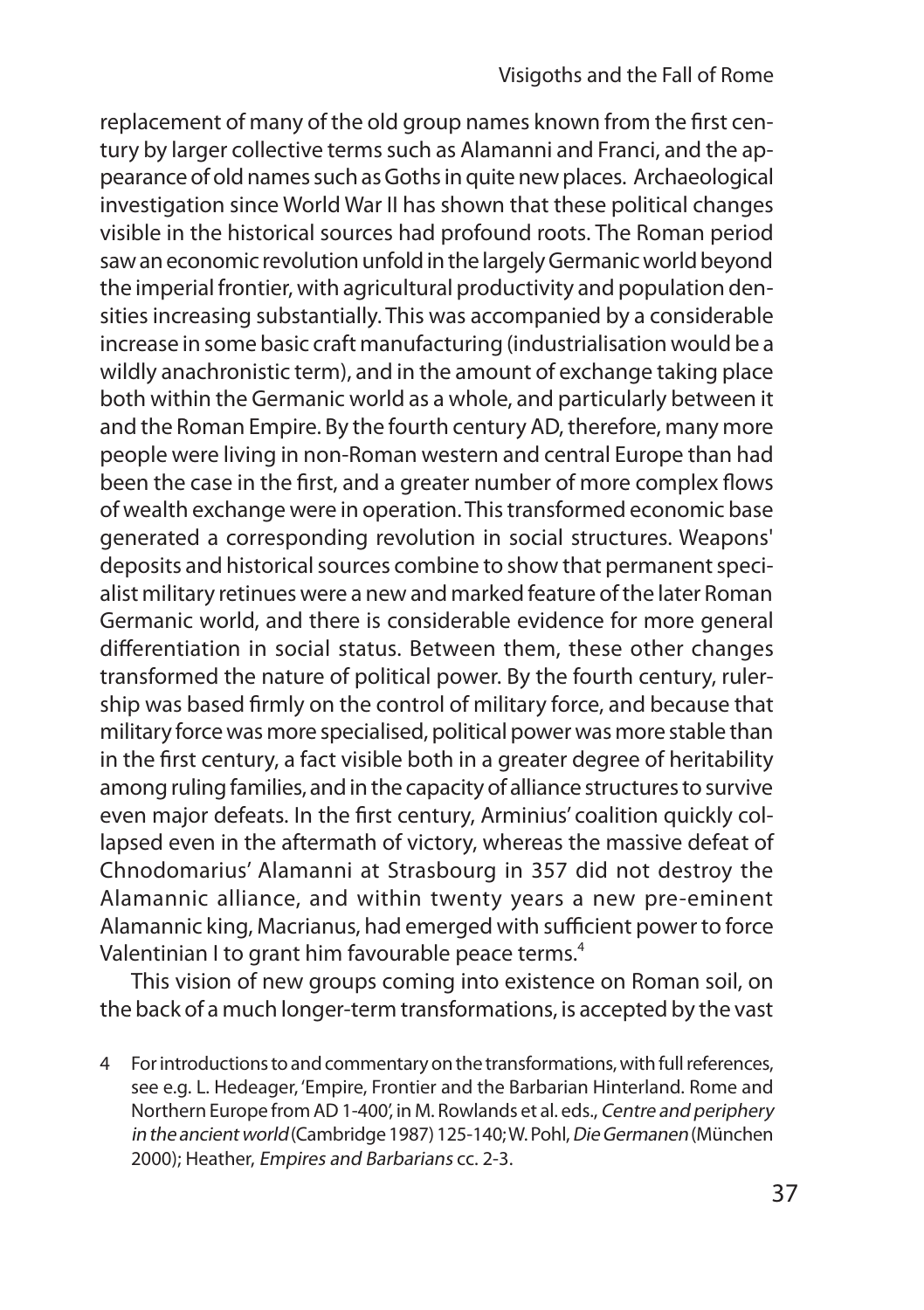majority of recent scholarship, but scholars have responded in different ways to the realisation that the successor states were founded by new and hence improvised amalgamations of population. For some, the Visigoths and their peers were clearly too loose and ephemeral as new groupings of humanity for them to have played any decisive role in the action of western Roman imperial collapse. Either because of straightforward limitations in the numbers of warriors they could field (seemingly a minority view among those whose views have so far appeared in writing),<sup>5</sup> or because of their internal frailties, these groups cannot have disposed of sufficient military-cum-political power to challenge the Roman state. That they prospered and survived is a reflection, therefore, of the fact that, for various reasons, the Roman body politic chose not to confront them but had become willing to incorporate outsiders into its structures. Such a view obviously relegates the Visigoths and others to the status of 'effect' rather than 'cause' of western imperial collapse.

The roots of such views lie in two main lines of argument. First, its advocates have been greatly influenced by a new body of social scientific research into the operation of human group identities which has emerged since the end of World War II. Some of this has stressed the overall liability to change of group identities, on the one hand, and, on the other (the fundamental cause of the instability), the tendency of individuals to switch identities according to momentary self-interest. In the words of Norwegian anthropologist Fredrik Barth's introduction to a highly influential set of essays, group identity is no more than an 'evanescent situational construct'. From this perspective, a narrative which is about solid groupings of humanity migrating onto Roman territory and carving out kingdoms upon it seems to lack basic credibility, and, from this, comes the other key line of argument: a series of propositions about exactly how and why the action progressed as it did in the late fourth and fifth centuries. First, the outsiders who reorganised themselves on Roman soil to create the successor states were in fact originally allowed by the

5 J. Drinkwater, The Alamanni and Rome 213-496 (Oxford 2007) 323-324 and A. Merrills & R. Miles, The Vandals (Oxford 2010), c.1 suggest that the different groups involved in the Rhine crossing of 406 may have comprised all-male warbands, each of no more than c. 1,000 warriors. But this directly contradicts such indications as exist in the sources (that they were mixed groups of a few tens of thousands including men, women & children: cf. Heather, Empires & Barbarians 173-177) and is not accepted even by most who otherwise argue for a more limited barbarian role in imperial collapse than I would myself (see next note).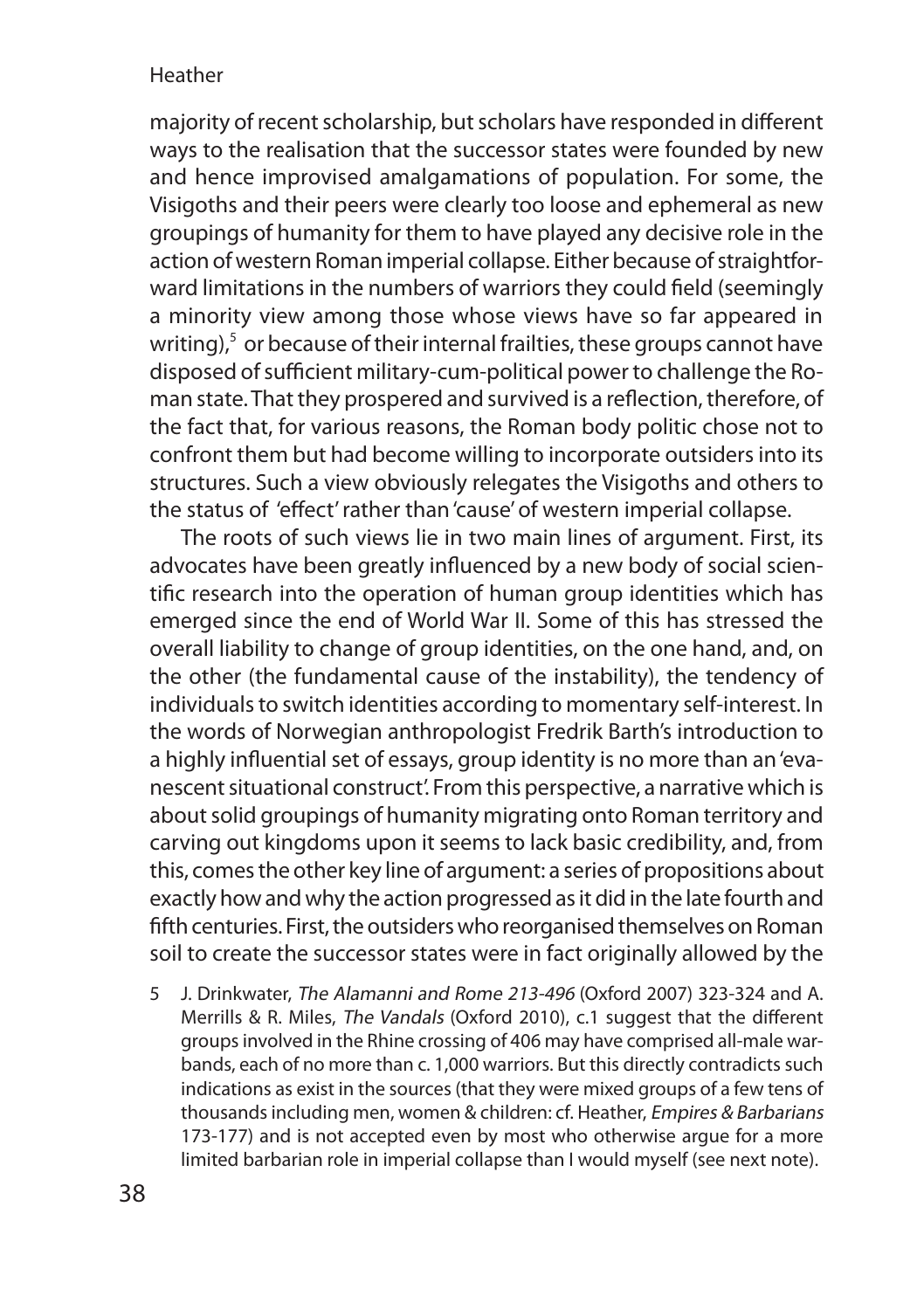Roman state (either deliberately or accidentally) to cross the frontier. Second, they prospered subsequently in part because the Roman state changed its traditional military responses towards outsiders to diplomatic ones which allowed them to survive (not least because the two halves of the Empire were more interested in fighting each other than barbarians), but also, third, because Roman provincial elites decided it was more in their interest to form alliances with the leaderships of these groups rather than continue to pay large amounts of tax to the central Roman state. The overall process of imperial collapse would thus become essentially a voluntary one, more indicative of the structural limitations of the Roman world than the power of the outside intruders.<sup>6</sup>

Of these two arguments, the detailed narrative propositions are by far the most important. Looked at closely, the social scientific literature does not require us to take any a priori view on the likely strength of barbarian group identities. Any group identity will certainly have strong subjective elements, but, as our post-Freudian world emphasises in many contexts, the subjective can exercise an extremely powerful hold on individual will. More generally, as the logic of Barth's formulation itself suggests, different situations and contexts create, in fact, different levels of allegiance among the individual, different individuals can respond with widely differing levels of loyalty to the same group, and the same individuals can at different moments both show great emotional dependence on a group identity and seek to maximise their position by distancing themselves from it.<sup>7</sup> In other words, even if they were new political alliances, we need to judge the coherence of the Visigoths and the other fifth-century barbarian groupings on the basis of the available

- 6 F. Barth, Ethnic Groups and Bourndaries: The Social Organization of Ethnic Difference (Boston 1969): quotation from p.9. This has strongly influenced arguments for extreme instability in barbarian group identity such as those of P. Amory, People and Identity in Ostrogothic Italy 489-554 (Cambridge 1997) and many of the essays in the collection edited by A. Gillett (see note 2). For examples of types of argumentation stressing a Roman contribution to imperial collapse (they are not all identical), see e.g. W. Goffart, 'Rome, Constantinople, and the Barbarians in Late Antiquity', American Historical Review 76 (1981) 275-306; Halsall (see note 2), cc. 6-8; or the general survey of M. Innes, Introduction to Early Medieval Western Europe, 300-900: The Sword, The Plough and The Book (London 2007) c. 1.
- 7 One good introduction to the social scientific literature (among many possibilities) is: A. Bacall, Ethnicity and the Social Sciences: A view and a Review of the Literature on Ethnicity (Coventry 1991).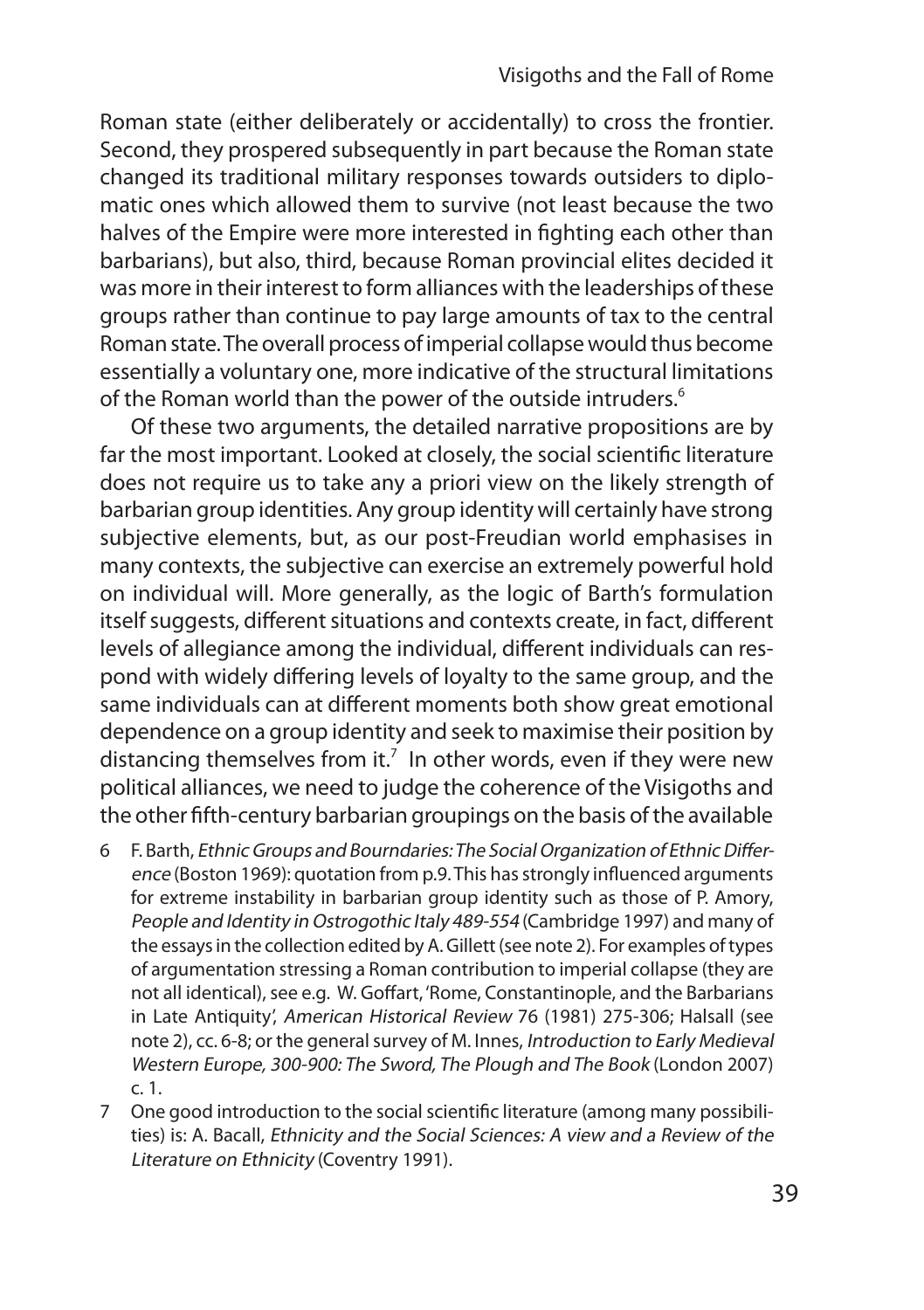evidence. The theoretical literature does not push the argument decisively in one direction or the other.

When you look at the detail of the action without presuppositions, in my view, it fails to support the key propositions that would limit the role in the action played by outside invaders. First of all, it is substantially a myth that the intruding groups of the late fourth and early fifth centuries were allowed or even invited onto Roman soil. Of the different major groups who crossed or attempted to cross onto Roman soil - Tervingi and Greuthungi in 376; Sarmatians, Huns, and Alans in 377; more Greuthungi in 386; Radagaisus' Goths in 405; Siling Vandals, Hasding Vandals and Alans in 406; Huns and Sciri in 408/9; Burgundians in circa 410/11; Anglo-Saxons in many small groups from circa 410 - there is evidence that permission to cross into the Empire was given only to the Tervingi and the very first Anglo-Saxons, the latter comprising, so Gildas says, three boat loads of mercenaries. All the rest made uninvited intrusions onto Roman soil, and, even with the Tervingi, a strong case can be made that Valens was acting under duress. When the Tervingi and Greuthungi arrived on the Danube, the emperor had mobilised for war against Persia and his field army was in the East. It is inconceivable that he can really have been happy to see his European frontier go up in flames at a moment when he was giving battle in the Near East, and the subsequent narrative shows that he had not enough troops in the Balkans to control both Tervingi and Greuthungi (both of whom asked for permission). His eventual policy decision, in fact, matched that reality since he allowed the Tervingi in but attempted unsuccessfully to exclude the Greuthungi. This is a clear sign that he was not as enthusiastic about receiving the Goths as his propaganda had to claim, since no Godappointed Roman Emperor, the chief hallmark of whose legitimacy was military victory, could afford to admit that mere barbarians had forced him into a particular line of policy. Of the many thousands of barbarians who entered Roman territory in the key period between circa 375 and circa 420, therefore, only three boat loads of Anglo-Saxons – maybe 100 men - were actually there by invitation. The other tens of thousands, quite conceivably well over one hundred thousand including dependents, were uninvited intruders. No sudden change in Roman frontier policy lay behind the cross-border intrusions of the late fourth and early fifth centuries.<sup>8</sup>

8 On Valens and the Tervingi: see Heather, Goths and Romans, c. 4 with further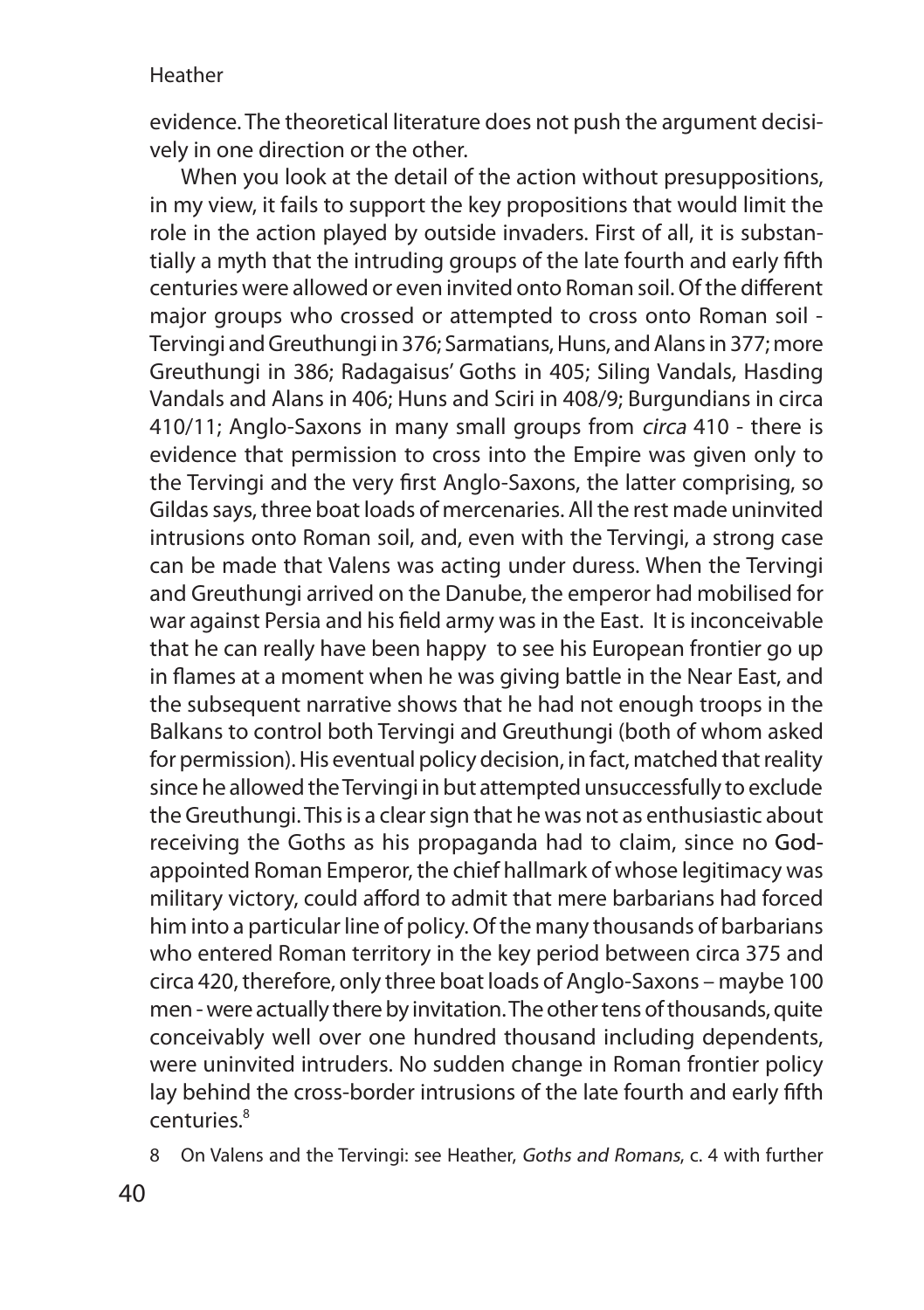Second, while subsequent exchanges between invaders and the Roman state did often result in diplomatic agreements, these agreements always followed, and their nature was actually dictated by, intervening conflict. The point can be illustrated again using those groups who would become the Visigoths. Their early history on Roman soil is marked by three major treaties with the Roman state: in 382, 397, and 416/8. The treaty of 382 was the direct result of two major Roman defeats: the slaughter of Valens' army at Hadrianople followed by the collapse of Theodosius' rebuilt army in summer 380. The more advantageous terms granted the Goths in 397 followed the large-scale revolt led by Alaric from 395, and two years of pillaging around the Balkans. The third and most important of the treaties (both the most advantageous to the Goths – encompassing a land grant in Aquitaine – and the most stable: dictating the pattern of Visigothic/Roman relations down to the 460s) followed ten years of Gothic campaigning in the west, during which time Alaric effectively brought the newly united Visigoths into being and sacked the city of Rome. With the second and third treaties, other dimensions beyond Visigothic military power are certainly part of the story. In 397, the eunuch Eutropius, de facto ruler of the east, opted for peace with the Goths to delegitimize the intrusion onto eastern territory of the west Roman ruler Stilicho who claimed that he was looking to defeat Alaric's revolt (but was at least as interested in unseating Eutropius). By 418, likewise, several other outside groups had penetrated Roman defences (not least the Vandals, Alans, and Sueves who crossed the Rhine in 406) and in granting such an unprecedentedly generous treaty to the Visigoths, the Roman state was clearly aiming to use their military power against the newcomers. Nonetheless, violent military confrontation between the Goths and the Roman state was basic to all this diplomatic activity. If the Goths had not had enough power to defeat Valens and Theodosius, nor built up their capacity under Alaric, they would not still have been in existence as an independent force that could be used as a counterweight from 416 against other groups of intruders. Once again, this is a pattern that repeats. Even the Vandal/Alan seizure of North Africa in 439 was eventually sanctioned by treaty in 444, but this was straightforwardly a conquest, where diplomatic recognition followed only because the Roman state felt that it had no option but to grant it in the face of the rise of

comment in Heather, Empires and Barbarians, 158-170 dealing with attempted counterarguments.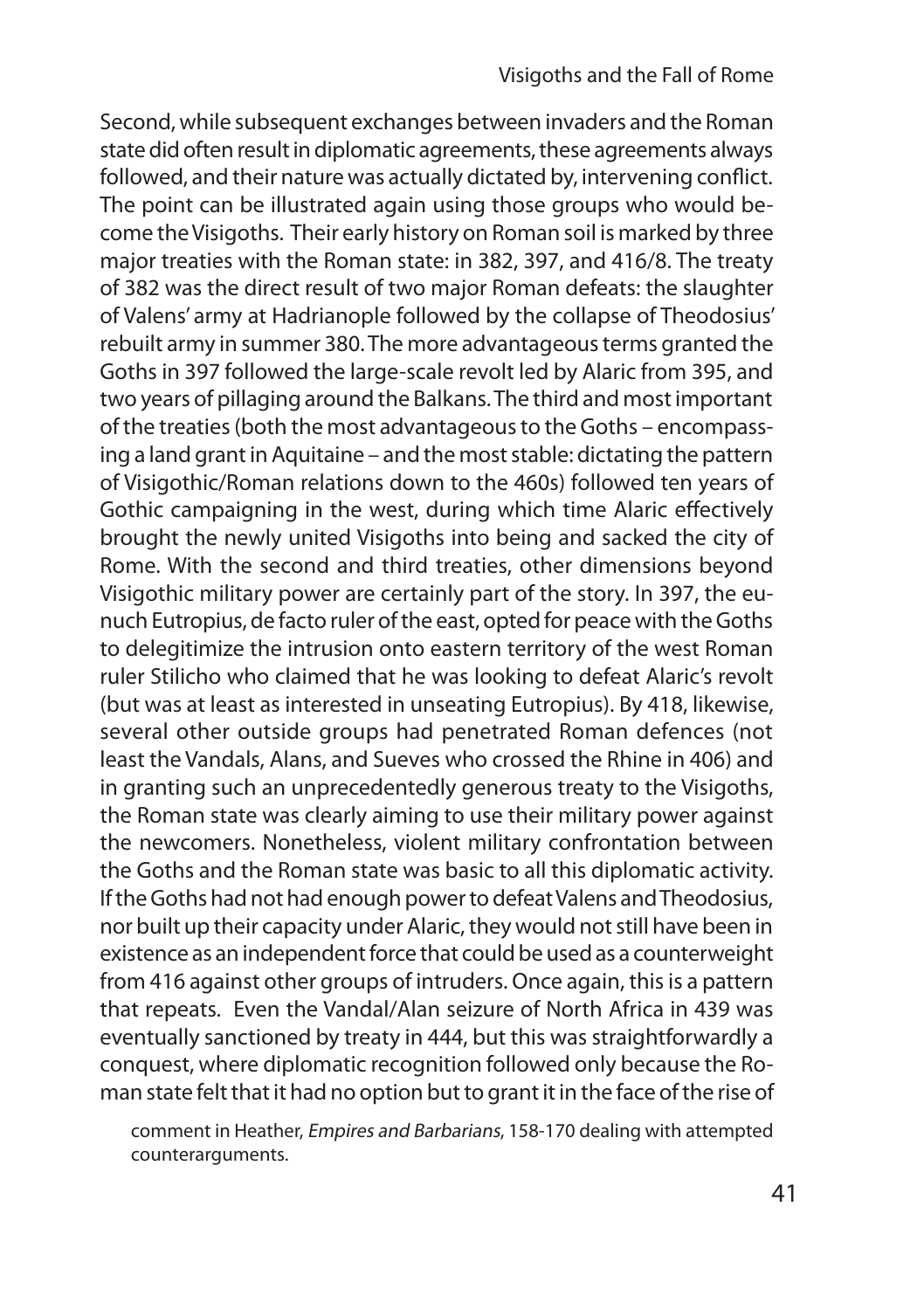Attila the Hun. The key diplomatic moments in the story of west Roman imperial collapse represent not voluntary changes of policy, therefore, but concessions wrung from the state by violent confrontations with it on the part of the intruding barbarians.<sup>9</sup>

Third, both military confrontations and diplomatic concessions severely damaged the structural fabric of the Roman state. Reduced to essentials, the Empire systematically taxed agricultural production to support a professional army which provided protection for the landowning elites who primarily benefitted from the Empire's existence. Viewed from this perspective the actions of outsiders destabilised the system on a variety of levels. Most obviously, the violence undermined the capacity of the Roman army. The Notitia Dignitatum preserves an order of battle for the western army which dates to circa 420. As A.H.M. Jones showed, it shows that forty percent of western field army units had been destroyed in the preceding twenty-five years. Equally important, areas that were fought over, even when that violence eventually led to diplomatic settlements, produced only highly reduced tax revenues for a considerable period. The surviving imperial laws suggest that tax reductions of up to ninety percent for periods of five years or more were normal. And wherever outside groups were granted or conquered west Roman provinces, then of course all the tax revenues of the affected areas were lost to the Roman system. As early as 420, Britain had fallen out of the system, while tax income from parts of Italy and southern Gaul together with most of Spain had been much reduced by conflict, and the shortage of revenues again shows up in military listings of the Notitia Dignitatum. The forty percent losses in the field army had been made good, but only by recategorizing frontier garrison forces and not by recruiting any new troops. This was the cheaper option, and represents a major downgrading of the west's overall military capacity. Financial crisis became acute, moreover, with the Vandal/Alan seizure of North Africa in 439. This removed the richest provinces of the western Empire from central control, and, not surprisingly, the smell of financial shortage directly affecting military capacity then hangs over the final decades of

9 Context and Nature of (Visi)gothic Treaties: Heather, Goths and Romans, cc. 5-6 (Kulikowski as note 2 has tried to argue that there was no formal treaty in 382, but the evidence is overwhelming that there was: Heather, Empires and Barbarians, 192-195). On the link between the Vandal Agreement & the rise of Attila, P.J. Heather, The Fall of Rome: A New History (London 2005) cc. 5-6.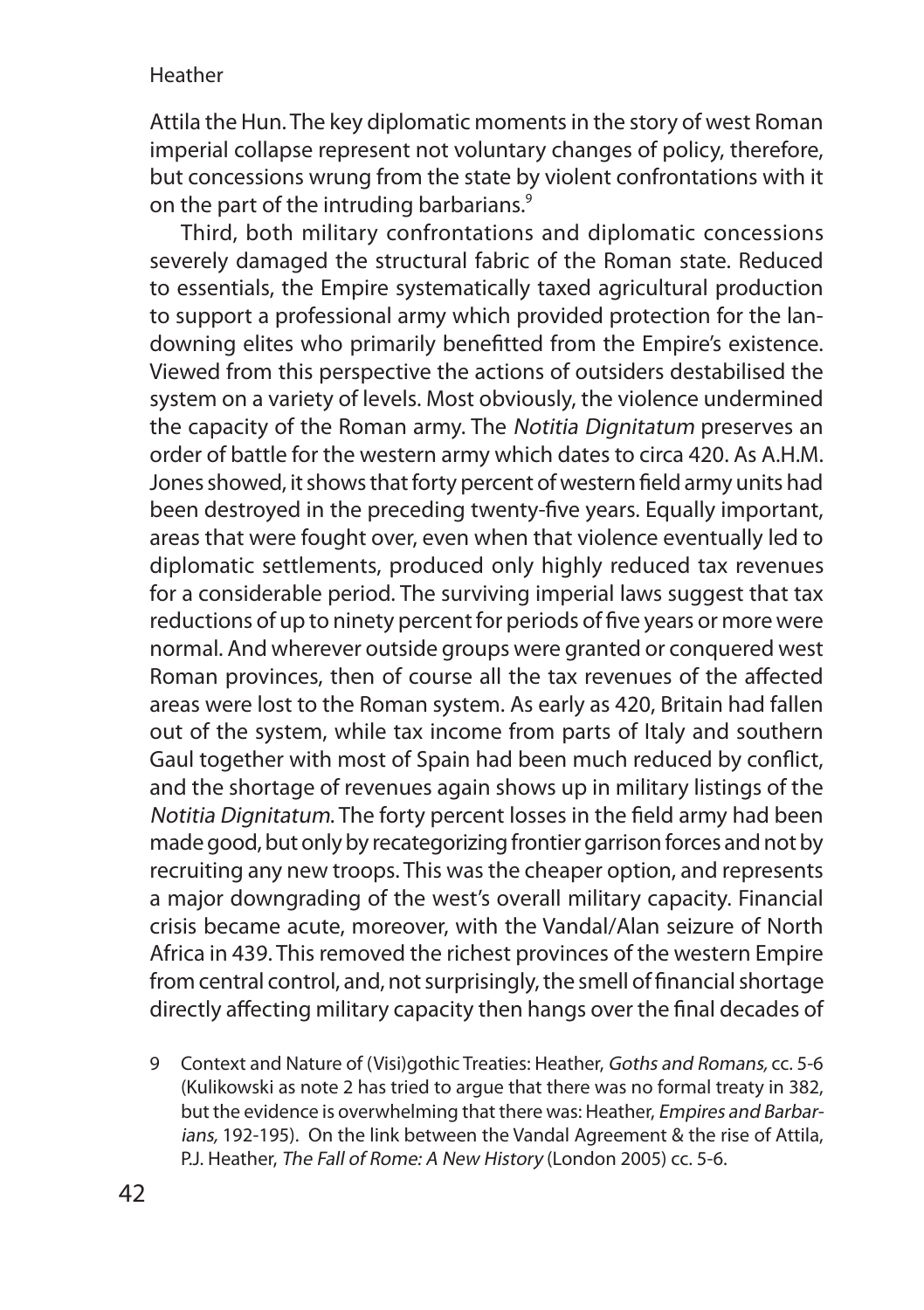the western Empire: from the 440s, when Aetius' regime tried to find new revenue sources to increase army size, to the final overthrow of Romulus Augustulus, when the Italian field army revolted over pay.<sup>10</sup>

Fourth and finally, all this puts into perspective the switches of allegiance made by Roman landowners, when they decided to throw in their lot with Visigothic and other barbarian kings. Seen against this backdrop, these decisions cease to look at all voluntary. Roman landowners were a small elite, the prime beneficiaries of the hugely unequal wealth distribution which the Empire's socio-economic and legal systems protected. When the central state, due to financial shortages and consequent military decline, became increasingly unable to fulfil its role of protection, the landowners' position came under direct threat, and in some parts of the west (notably southern Britain and northern Gaul), they did not manage to survive the process of collapse, their properties being acquired by incoming outsiders. As this perspective underlines that, wherever they could, Roman landowners had in fact no choice but to come to accommodations with whichever of the new barbarian kingdoms began to hold sway in their region or risk losing everything that gave them status and wealth. Some moved quicker than others, certainly, but in the end there was no choice, as the career of Sidonius Apollinaris demonstrates. He was happy to work with Visigothic kings, so long as they were still operating within the political umbrella of the weakening western Empire in the 450s and 460s. When Euric started to conquer lands entirely for himself in the late 460s, Sidonius tried to resist, but even he was forced in the end to send a grovelling poem about the new king's greatness to the Visigothic court. Individual choice went no further than when and how allegiance was to be transferred, but not the basic fact that it had to be.<sup>11</sup>

In my view, therefore, a very strong case can be made that the Visigoths played a central role in west Roman imperial collapse. It required the participation of other intruding groups besides, in two key demographic surges across Rome's European frontiers (c.376-80, and 405-8),

- 10 The crucial part of the Notitia (the distributio numerorum) is analysed by A.H.M. Jones, The Later Roman Empire: A Social Economic and Administrative Survey, 3 vols (Oxford 1964), appendix III. Examples of tax remissions are C.Th. 11. 28. 12 , Nov. Val. 13. On the effects of cash shortages, see Nov. Val. (on the 440s) & Procopius Wars (on the deposition of Romulus Augustulus).
- 11 The poem is included in Sidonius Ep.. 8. 9 to his friend Lampridius who was already well-established at Euric's court.